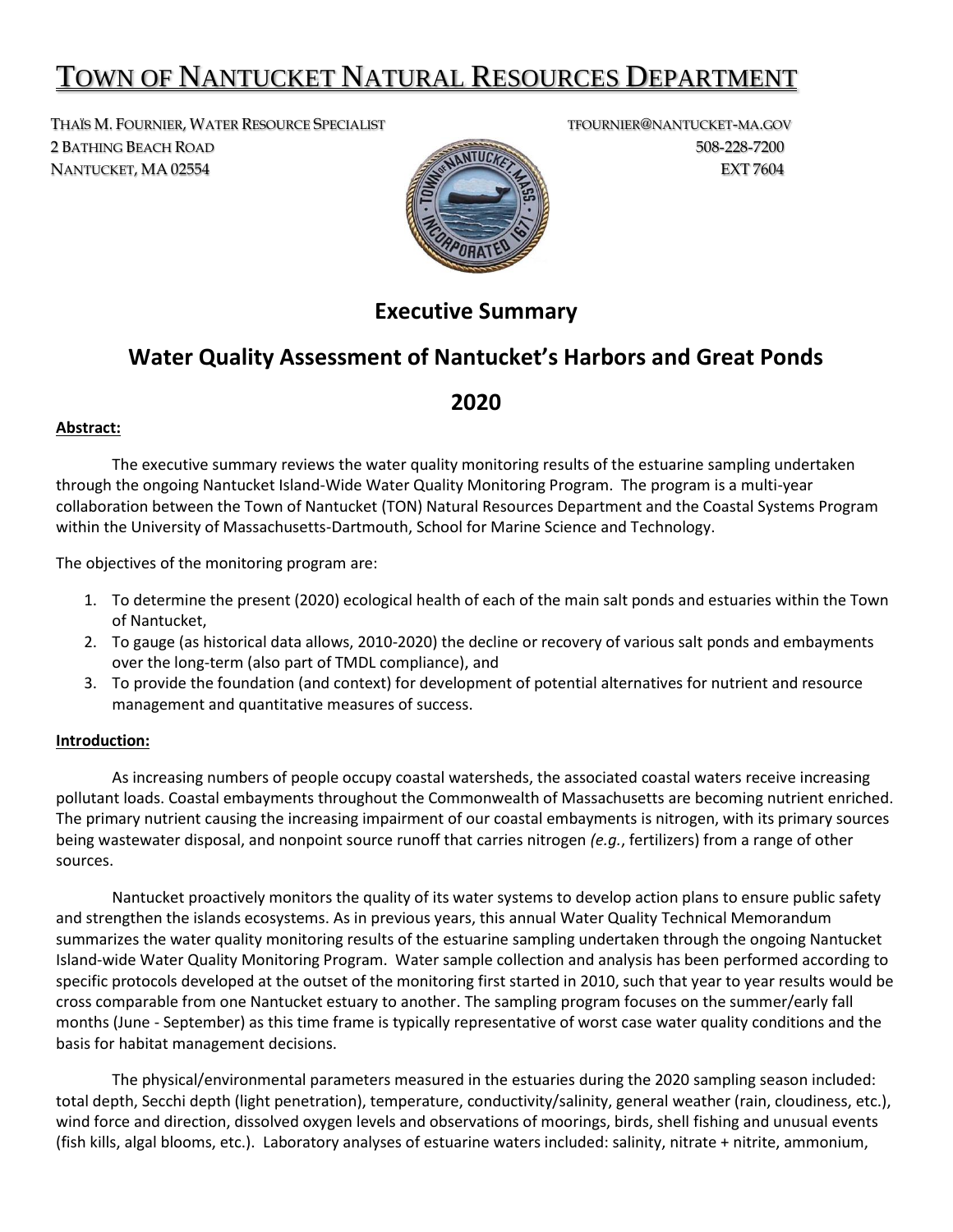dissolved organic nitrogen, particulate organic carbon and nitrogen, chlorophyll-*a* and pheophytin-*a* and orthophosphate.

### **Trophic State of Nantucket Estuaries:**

The trophic state of an estuary is a quantitative indicator of its nutrient related ecological health and is based on key ecological metrics: concentrations of inorganic and organic Nitrogen, water clarity, lowest measured concentrations of dissolved oxygen, and Chlorophyll-*a* pigments (proxy for phytoplankton biomass/blooms). Nutrient related trophic health scales generally range from Oligotrophic (healthy-low nutrient) to Mesotrophic (showing some signs of deterioration of health due to nutrient enrichment) to Eutrophic (habitats significantly impaired and degraded, high levels of nutrients and organic matter and community shifts). The Trophic Health Index Score used here is a standard numerical scale based on criteria for open water embayments and uses the above mentioned measured parameters to create a habitat quality scale (Howes et al. 1999, [http://www.savebuzzardsbay.org\)](http://www.savebuzzardsbay.org/).

### **Results:**

**Table 1. Summary of present status and trends of water/habitat quality of estuaries based on 2020 water quality monitoring data reconciled against historic data collected from 2010-2018 and MA Estuaries Project (MEP) nutrient threshold analyses undertaken for each system except Miacomet Pond.**

| Embayment           | <b>TMDL</b>                          | <b>Status</b>             | <b>Trend</b> | <b>Trophic Health Score</b> | <b>Remedial Actions</b>                                                   |
|---------------------|--------------------------------------|---------------------------|--------------|-----------------------------|---------------------------------------------------------------------------|
| Nantucket<br>Harbor | $0.35$ mg/L<br>(0.36mg/L)<br>Polpis) | Approaching N<br>target   | Improving    | High-moderate<br>quality    | New jetties, Planned<br>sewering                                          |
| Madaket<br>Harbor   | $0.45$ mg/L                          | Approaching N<br>target   | Improving    | High-moderate<br>quality    | Landfill remediation                                                      |
| Hummock<br>Pond     | $0.50$ mg/L                          | Significantly<br>impaired | Variable     | Moderate-fair quality       | Pond openings                                                             |
| Long Pond           | $0.80$ mg/L                          | Approaching N<br>target   | Improving    | Moderate quality            | Landfill remediation                                                      |
| Miacomet<br>Pond    | $0.60$ mg/L (not<br>regulated)       | Significantly<br>impaired | Unchanged    | Fair-poor quality           | Potential<br>dredging/chemical<br>treatment of nutrient<br>laden sediment |
| Sesachacha<br>Pond  | $0.60$ mg/L                          | Moderate<br>improvement   | Variable     | High-moderate<br>quality    | Pond openings                                                             |

#### **Conclusion:**

The Town of Nantucket has been working for decades to protect and more recently restore its estuaries and their aquatic resources. Overall, the water quality trends in Nantucket's major estuaries have been positive over the past 5-10 years. Nantucket Harbor, Long Pond and Sesachacha Pond are showing improvements and are approaching their TMDL targets to meet restoration goals. Madaket Harbor is supporting high water and habitat quality. Hummock and Miacomet Ponds are experiencing water quality and habitat health issues.

At present and based on the 2010 - 2020 water quality database developed under the Island-wide unified water quality monitoring program, activities to lower nitrogen enrichment and its negative impacts to water and habitat quality have been planned and implementation is ongoing in four estuarine systems: Nantucket Harbor (raised jetties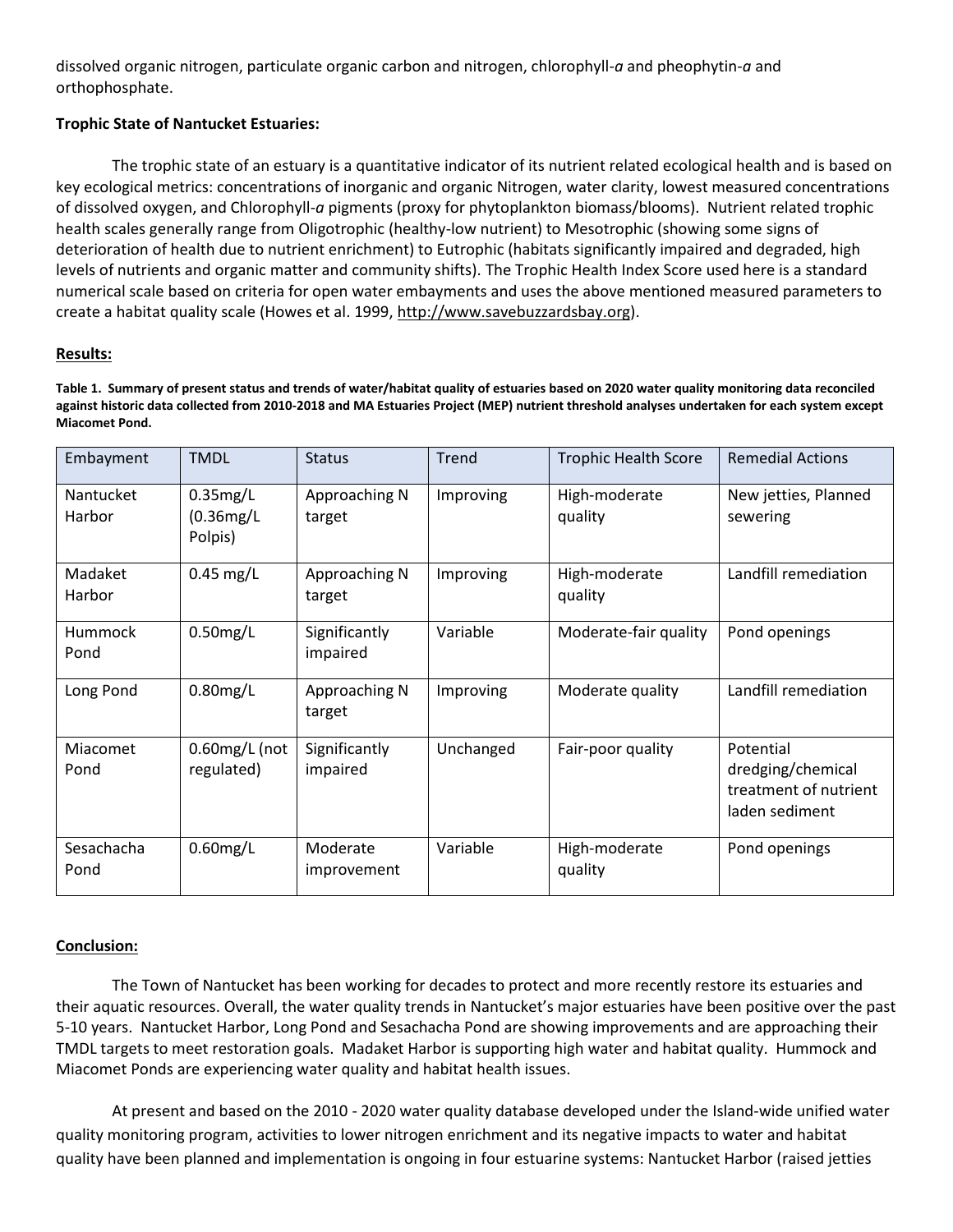and planned sewering), Madaket/Long Pond (lined landfill cells and future potential dredging), Sesachacha Pond (biannual openings), Hummock Pond (biannual openings). In addition, the TON's recent fertilizer application by-law should reduce nutrient inputs into Nantucket's embayments. As a result, it is anticipated that the efficacy of these management activities should be seen in the present and future water quality monitoring results.



**Figure 1. Temporal trends in Nantucket Total Nitrogen levels at all stations. Note that in all cases the 2017-2019 levels are lower than the earliest grouping with 2014-2016 being in the middle. TN levels have declined harbor-wide over the past 10 years due to nitrogen mitigation strategies implemented by the Town. 2020 data generally confirms the trend (with exception Nan-4), lower Harbor still showing TN decline**.



**Figure 2. TN levels in Madaket Harbor main basin (MH-2,3-4), Hither Creek (MH-1) and Long Pond (stations Long 5 & 6) over the past decade. Note that in all cases the 2017-2020 levels are similar to (but slightly lower than) the earlier grouping in Hither Creek and Madaket Harbor. In contrast Long Pond shows significant reductions in over time.**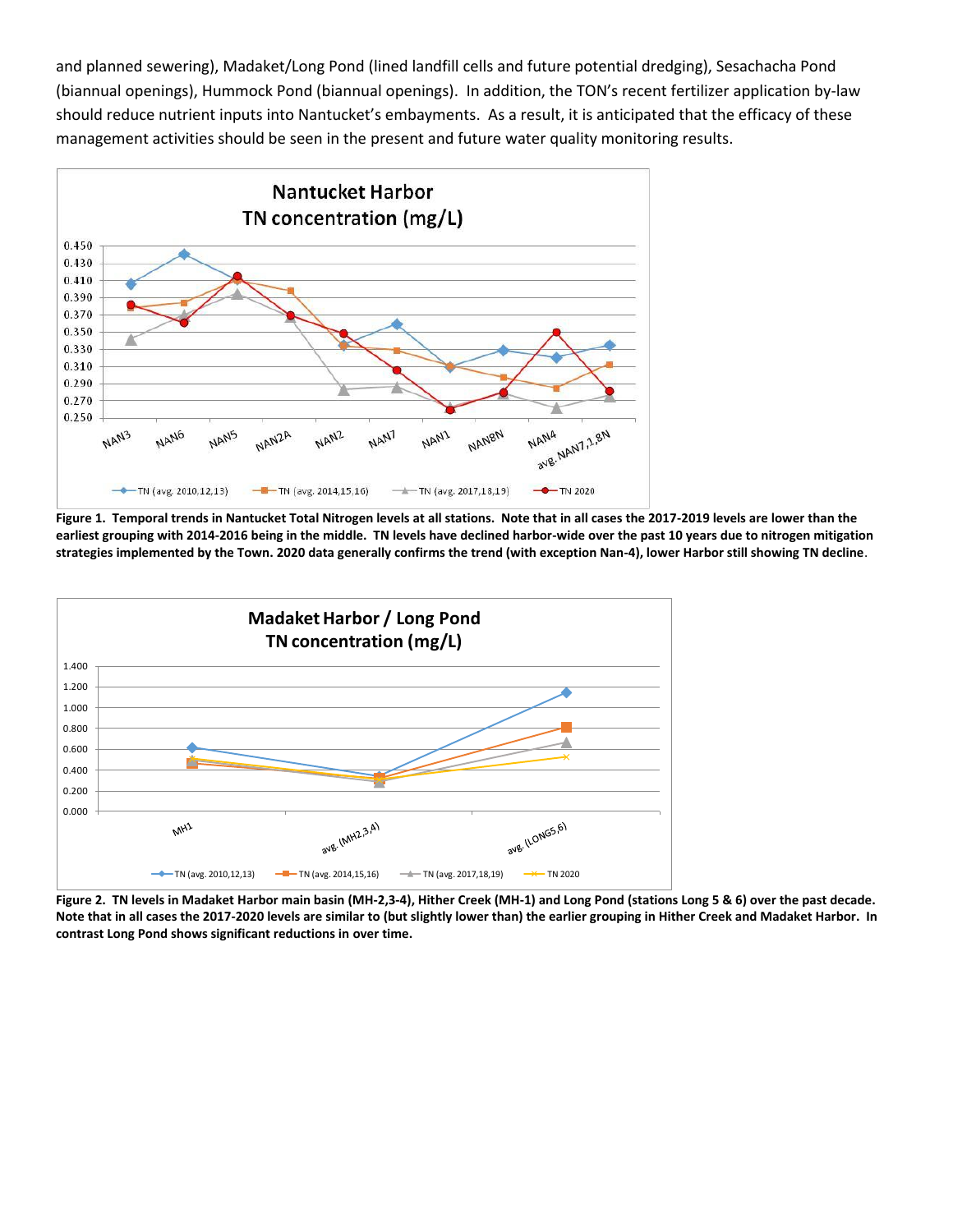

**Figure 3. Change in TN level in Hummock Pond main basin (HUM-1,3,5,7) and the Head of Hummock basin (HUM-7) over the past decade grouped to reduce the variation to see if any trends existed. Note that the 2014-2016 (most successful pond openings) showed the highest water quality (lowest TN levels) throughout the pond, while the previous period and recent period had higher TN levels. 2020 results are generally higher than the 2014-2016 period which relate to effective pond openings.**



**Figure 4. Summer average total nitrogen levels by station over time in freshwater Miacomet Pond. As a freshwater pond a regulatory TMDL target for nitrogen or phosphorus has yet to be established. Miacomet Pond remains a nutrient degraded system in 2019. Note that at all stations the TN level greatly exceeds the threshold for brackish and estuarine systems. 2020 recorded the highest TN for each station 2010-2020.**